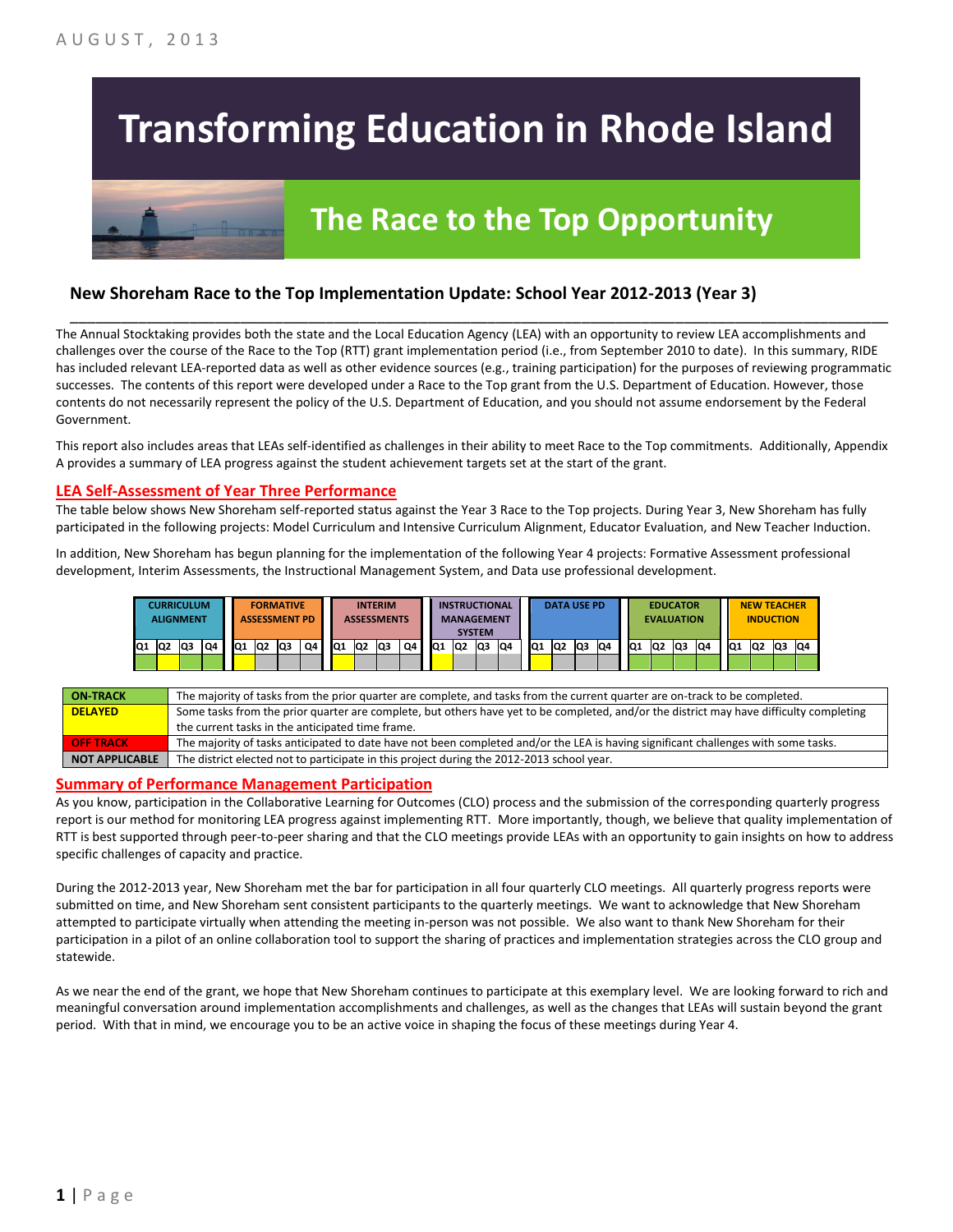#### **System of Support 1: Standards and Curriculum**

Based on the quarterly progress reports submitted by New Shoreham, as well as participation in additional applicable activities through the end of the 2012-2013 school year, we have assessed the district as 'on track (green),' 'delayed (yellow),' 'off track/at risk (red)', or 'not applicable (grey) on each of the Year 3 System of Support 1 scope of work tasks for Race to the Top. This assessment is reflected in the table below. Please note that further description of these statuses can be found on page one of this report.

RIDE would like to commend New Shoreham on its efforts to expand and deepen educator and administrator knowledge of the Common Core State Standards (CCSS). In its progress reports, New Shoreham noted that they were able to move forward in mathematics in part due to the addition of a half-time mathematics coach. While there was an initial setback in ELA with the loss of the district subject matter expert, the district was able to establish a new contract with the EBEC to replace that support. Two teachers assumed a lead role to coordinate that work internally. The district also noted that the performance and commitment of teachers in implementing the CCSS is varying, which presents challenges in planning for differentiated professional development and support systems.

New Shoreham has made significant progress against implementing a guaranteed and viable curriculum aligned to the new Common Core State Standards. During the 2012-2013 school year, New Shoreham rolled out the completed curriculum that the district developed in partnership with RIDE, the Dana Center, and the SORICO districts. In their quarterly progress updates, New Shoreham noted that the school committee approved an administrative re-organization plan for the upcoming year which will support the district's desire to focus on teaching and learning. RIDE is also pleased to note that New Shoreham received additional grant funding, along with other districts from the SORICO curriculum writing cohort. These funds will support the development of assessments aligned to the new curriculum.

Looking ahead, we are excited to hearing more about the ways in which New Shoreham has integrated the many initiatives in support of their transition to a common core aligned curriculum.

|                                                                                                                                                                                                                                                           | Year 3:SY12-13 |                                         |                |                |  |  |
|-----------------------------------------------------------------------------------------------------------------------------------------------------------------------------------------------------------------------------------------------------------|----------------|-----------------------------------------|----------------|----------------|--|--|
| Intensive Curriculum Alignment and Model Curriculum Development                                                                                                                                                                                           | Q <sub>1</sub> | Q <sub>2</sub>                          | Q <sub>3</sub> | Q <sub>4</sub> |  |  |
| Develop and communicate a multi-year Transition Plan for the Common Core State Standards implementation, including clear<br>expectations for school level transition benchmarks and a plan for developing a curriculum aligned to the CCSS in grades K-12 |                | Modify as Modify as Modify as<br>needed | needed         | needed         |  |  |
| Identify opportunities for educators to work collaboratively to deepen understanding of CCSS (e.g. Common Planning Time, grade<br>level team, department meetings, faculty meetings)                                                                      |                | Modify as Modify as Modify as<br>needed | needed         | needed         |  |  |
| Create implementation plan, including the identification of aligned resources, to support roll out of new curricula                                                                                                                                       |                | Modify as Modify as Modify as<br>needed | needed         | needed         |  |  |
| Develop curriculum aligned to the Common Core State Standards, including participation in Dana Center curriculum writing and<br>leadership sessions (if applicable)                                                                                       |                | ж                                       | v              | ⋏              |  |  |

*\*Please note: the 'x' in the above table represents the anticipated completion timeline set by RIDE, not when the district completed the task.*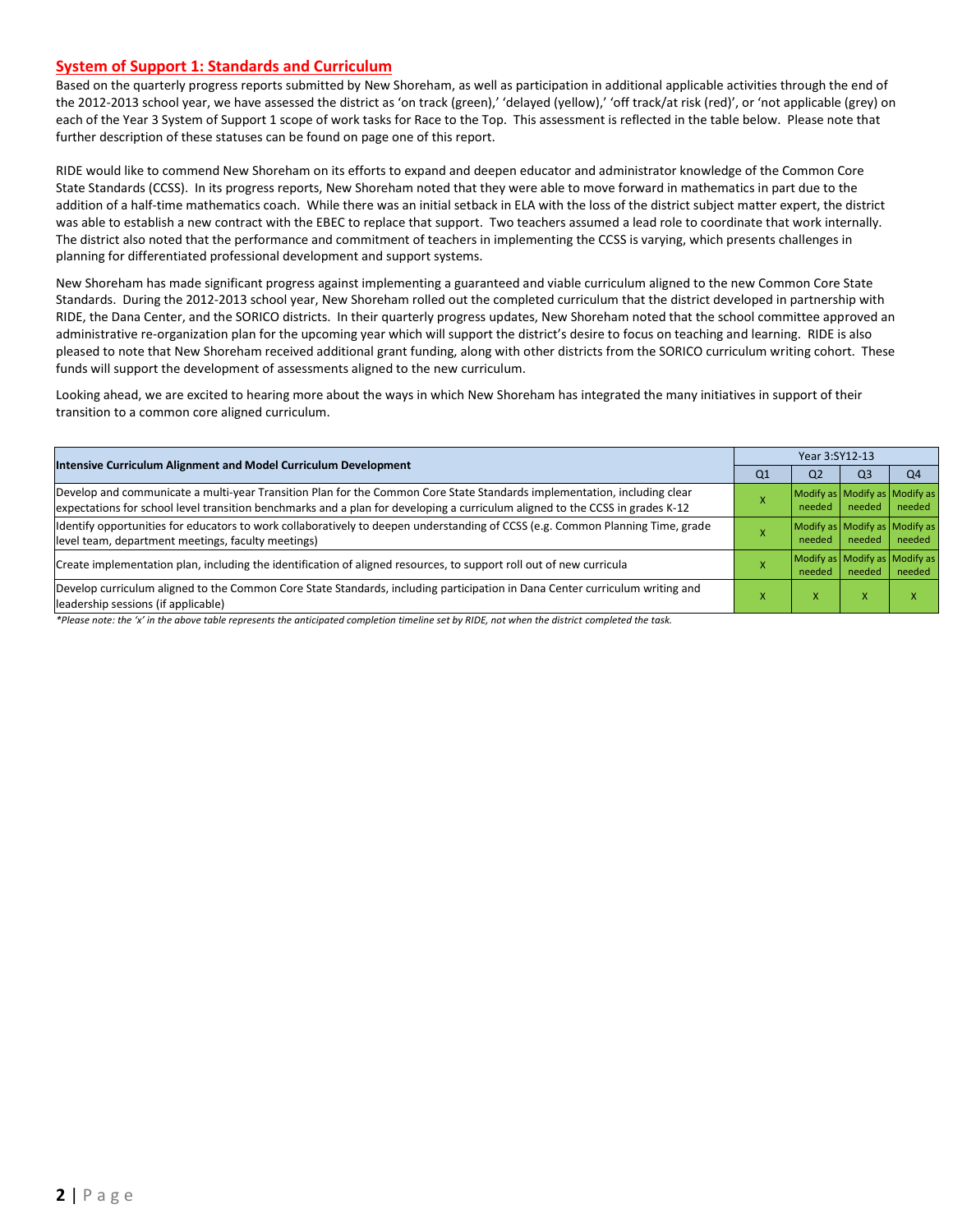#### **System of Support 2: Instructional Improvement Systems**

During the 2012-2013 school year, New Shoreham chose to not implement the Race to the Top projects in System of Support 2 (the Instructional Management System, Data Use professional development, interim assessments, and the formative assessment professional development modules). Based on the quarterly progress reports submitted by New Shoreham, as well as participation in additional applicable activities through the end of the 2012-2013 school year, we have assessed the district on each of the Year 3 scope of work tasks for those applicable projects.

During the 2012-2013 school year, New Shoreham did not implement the Formative Assessment online professional development modules. The district has begun planning for implementation in the 2013-2014 school year, and has been in contact with RIDE about those plans.

New Shoreham also chose not to implement the Interim Assessment fixed form/test construction tool during the 2012-2013 school year. We hope that the district will choose to explore this project during the upcoming school year.

During the 2012-2013 school year, New Shoreham did not participate in the Data Use professional development series. In the QPU reports, the district noted that they have identified potential 2013-2014 school year participants and held an introductory conversation with the vendor supporting this work. The training logistics present a challenge, though; we hope that New Shoreham will continue to reach out to RIDE and learn more about the ways in which we can incorporate greater flexibility into this project in order to support their implementation.

In the upcoming CLO sessions, we look forward to hearing about the New Shoreham's plans for implementing new initiatives, or deepening engagement in initiatives implemented during the 2012-2013 school year. Additionally, looking ahead towards the PARCC assessment, we hope to hear more from districts about how these initiatives are supporting their transition to the common core.

| [Formative Assessment Professional Development Modules (accessed via the Instructional Management System)        |  | Year 3:SY12-13 |                |  |  |  |  |
|------------------------------------------------------------------------------------------------------------------|--|----------------|----------------|--|--|--|--|
|                                                                                                                  |  | Q <sub>2</sub> | Q <sub>3</sub> |  |  |  |  |
| ldentify facilitators who will support the implementation of formative assessment practices in daily instruction |  |                |                |  |  |  |  |
| Coordinate participation of educators in training modules and communities of practice                            |  |                |                |  |  |  |  |

| Interim Assessments (accessed via the Instructional Management System)                                                                                                                  | Year 3:SY12-13 |                       |                                   |                |  |  |
|-----------------------------------------------------------------------------------------------------------------------------------------------------------------------------------------|----------------|-----------------------|-----------------------------------|----------------|--|--|
|                                                                                                                                                                                         | Q <sub>1</sub> | Q <sub>2</sub>        | Q <sub>3</sub>                    | O <sub>4</sub> |  |  |
| Develop protocols or expectations regarding the use of interim assessment to inform instruction including timelines for<br>administration and process for scoring and reporting results |                |                       |                                   |                |  |  |
| Send LEA-determined facilitators to RIDE provided training on both the Fixed-Form assessment tool and the test-building tool                                                            | Fixed Form     | Test<br>Builder       |                                   |                |  |  |
| Train of educators in the LEA on the administration and use of interim assessments utilizing RIDE-trained facilitators                                                                  |                | X                     | $\mathbf{x}$                      |                |  |  |
| Administration of Interim Assessments in selected grades and content area(s)                                                                                                            | $1st$ Fixed    | 2 <sup>nd</sup> Fixed | 3 <sup>rd</sup> Fixed             |                |  |  |
|                                                                                                                                                                                         |                |                       | Form Test   Form Test   Form Test |                |  |  |

| 'Data Use' Professional Development                                                                                                                             |    | Year 3:SY12-13 |                |                |  |  |  |
|-----------------------------------------------------------------------------------------------------------------------------------------------------------------|----|----------------|----------------|----------------|--|--|--|
|                                                                                                                                                                 | Q1 | Q <sub>2</sub> | Q <sub>3</sub> | O <sub>4</sub> |  |  |  |
| In coordination with RIDE, select 'Data Use' training dates for each cohort of schools, as applicable                                                           |    |                |                | Year 2         |  |  |  |
| ldentify and provide RIDE with the leadership team members from each school who will participate in the Year 1 and/or Year 2<br>training cohorts, as applicable |    |                |                | Year 2         |  |  |  |
| Following 'Data Use' professional development, identify district and school practices to sustain and deepen data use and<br>collaboration                       |    |                |                |                |  |  |  |

\* Please note that, for this project, 'year 1' refers to cohort 1 taking place during the 2012-2013 school year, and 'Year 2' refers to cohort 2 taking place during the 2013-2014 school year.

|                                                                                                                                                                                                           |                                         |                | Year 3:SY12-13 |    |  |  |  |  |
|-----------------------------------------------------------------------------------------------------------------------------------------------------------------------------------------------------------|-----------------------------------------|----------------|----------------|----|--|--|--|--|
| <b>Instructional Management System (IMS)</b>                                                                                                                                                              | Q1                                      | Q <sub>2</sub> | Q3             | O4 |  |  |  |  |
| Designate an LEA data steward to support decision making around data collections and systems implementation and to provide input<br>and feedback on data initiatives through designated representatives   | As needed As needed As needed As needed |                |                |    |  |  |  |  |
| Maintain data quality standards of local student information systems and upload local assessment data and program information as<br>required by RIDE in a timely manner                                   |                                         | $\lambda$      |                |    |  |  |  |  |
| Following RIDE training, LEA Administrative Users and LEA Trainers configure the IMS for educator use and to provide end users with<br>access and training needed to utilize the IMS for daily activities |                                         | $\lambda$      |                |    |  |  |  |  |
| Deepen the understanding and use of the IMS among all educators                                                                                                                                           |                                         | $\lambda$      |                |    |  |  |  |  |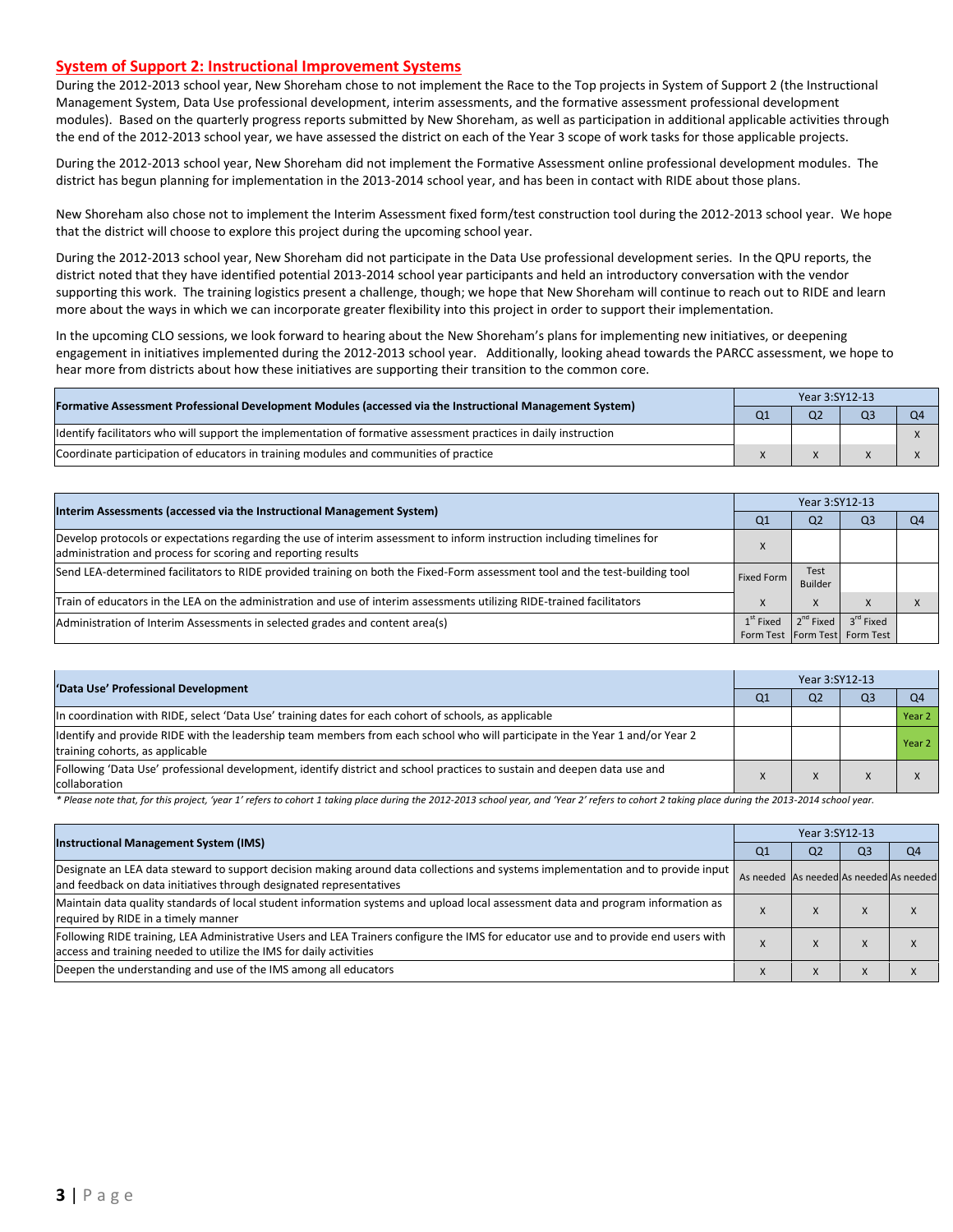#### **System of Support 3: Educator Effectiveness**

During the 2012-2013 school year, New Shoreham fully implemented all components of System of Support 3 - the Rhode Island model for teacher and building administrator evaluations; and final effectiveness ratings for all teachers and building administrators have been submitted to RIDE using the Educator Performance and Support System. Based on the quarterly progress reports submitted by New Shoreham, as well as participation in additional applicable activities through the end of the 2012-2013 school year, we have assessed the district on each of the Year 3 scope of work tasks for Educator Evaluation.

To support the educator evaluation implementation process, all New Shoreham administrators completed calibration training with FFTPS. Teachers also engaged in the FFTES tool and, as the district noted in their quarterly progress update report, the tools proved to be a helpful way of bringing reliability and validity to the classroom observations. The district also utilized their District Evaluation Committee to determine if they would apply for flexibility around Student Learning Objective implementation.

All designated evaluators completed training activities for the RI Model. Looking ahead, RIDE would like to remind the district of their responsibility to ensure that all personnel responsible for evaluating both teachers and building administrators participate in applicable training activities.

The district noted that they inconsistently used the Educator Performance and Support System (EPSS) due to technical issues. We hope that the technical issues that prevented New Shoreham from fully using the system will be resolved, and that the district is able to access the support from RIDE needed, so that both teachers and administrators can utilize the system to streamline the evaluation process.

As we enter into the final year of the Race to the Top grant, RIDE encourages New Shoreham to continue to engage their CLO peers in thinking about continuous support for evaluation implementation, as well as how evaluation data is being used to identify professional development needs.

|                                                                                                                                                                                                      |                               |                                            | Year 3:SY12-13                   |                                  |  |  |
|------------------------------------------------------------------------------------------------------------------------------------------------------------------------------------------------------|-------------------------------|--------------------------------------------|----------------------------------|----------------------------------|--|--|
| <b>Educator Evaluation</b>                                                                                                                                                                           | Q <sub>1</sub>                | Q <sub>2</sub>                             | Q <sub>3</sub>                   | Q <sub>4</sub>                   |  |  |
| Participate in educator evaluation model design, development and refinement feedback opportunities                                                                                                   | X                             | X                                          | X                                | $\mathsf{x}$                     |  |  |
| Identify District Evaluation Committee members, responsible for monitoring the implementation of the system and providing<br>recommendations to LEA leadership teams                                 |                               |                                            |                                  | X                                |  |  |
| Identify individuals who will serve as primary and, if applicable, secondary/complementary evaluators                                                                                                |                               |                                            |                                  | X                                |  |  |
| Send all required evaluators to RIDE-provided evaluator training on model; Send evaluators and system administrators to training on<br>the Educator Performance Support System (EPSS) data system    |                               |                                            | Mid-year<br>half-day<br>training | Mid-year<br>half-day<br>training |  |  |
| Examine LEA Policies and Contracts for Challenges; where applicable, consider memorandums of understanding or contract renewal<br>language which will support district implementation of evaluations | x                             | x                                          | X                                | X                                |  |  |
| Create a plan for the appropriate use of funds to support implementation of educator evaluation system                                                                                               |                               |                                            |                                  | $\mathsf{x}$                     |  |  |
| Complete required components of RI Model for educator and building administrator evaluations                                                                                                         | SLO <sub>s</sub> and<br>Goals | Midyear<br>Conference Conference Summative | Midyear                          | <b>EOY Report</b><br>8<br>rating |  |  |
| Submit evaluation data and documentation (e.g. component and summative level ratings, verified rosters); provide other requested<br>information to support RIDE research and system improvement      | X                             | X                                          | $\mathsf{x}$                     | X                                |  |  |
| Use Evaluation Data to identify individual and school/district-wide professional development needs and act on those needs                                                                            |                               |                                            | $\mathsf{x}$                     | $\mathsf{x}$                     |  |  |